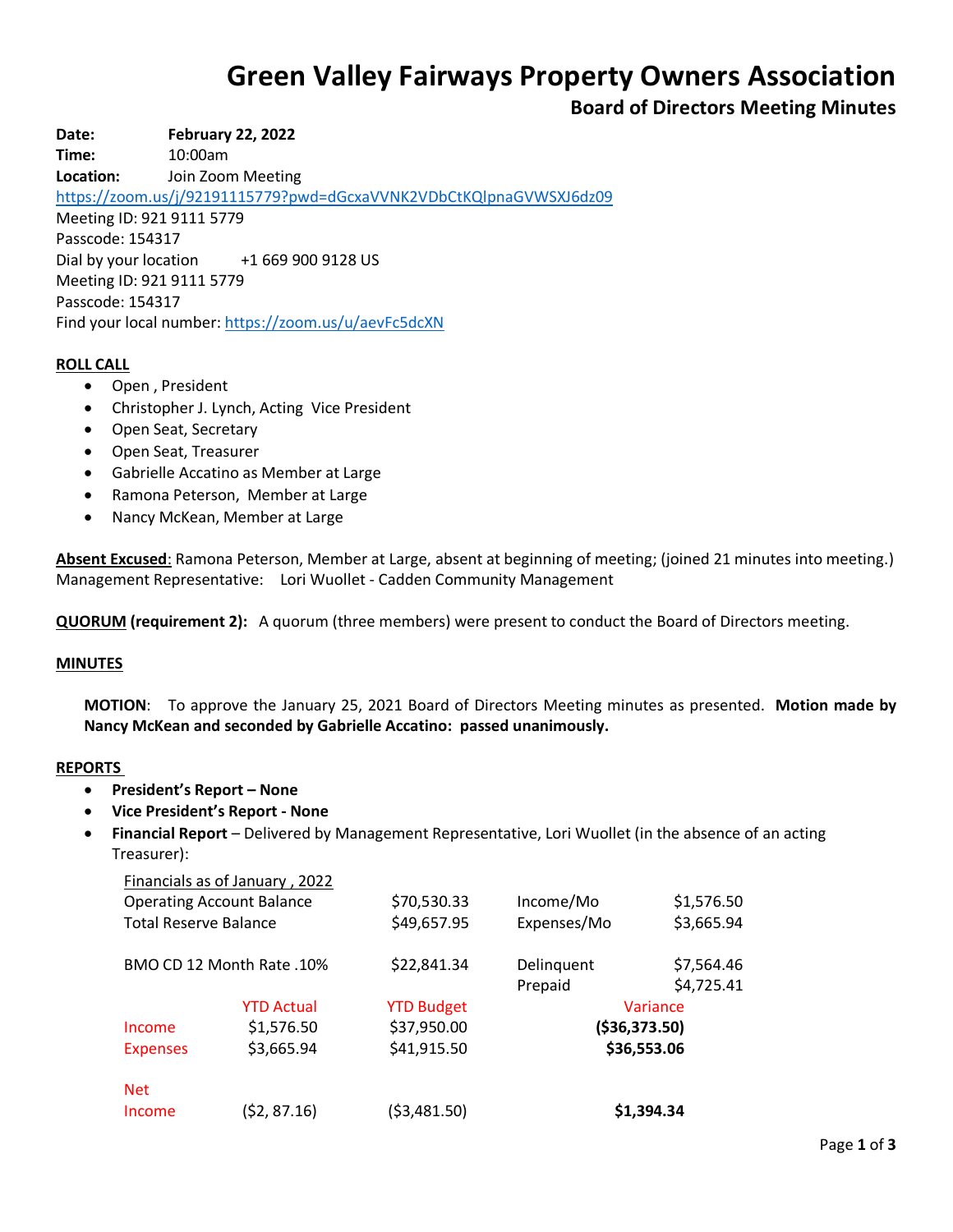- **Managers' Report** Lori Wuollet provided an update on various items.
	- Annual meeting attended with some homeowner participants complaining about unapproved business on Los Arcos;
	- Board needs a secretary with Microsoft Word Processing available for preparation of the meeting minutes;
	- Management received some questions from homeowners regarding completing ARC forms;
	- 7 ARC requests received and processed to committee;
	- Management received typical and various neighbor-to-neighbor complaints—with log included in board packet and;
	- Some changes were made to the website by Chuck Hill
- **Committee Reports**
	- **Architectural & Maintenance** Chris Lynch, Chairman:
		- o ARC Committee met once since last meeting; most recent scheduled meeting postponed.
		- o 7 applications will be acted on next Saturday
		- $\circ$  Lynch to resign soon and will ask other board member to volunteer for that position
		- $\circ$  Lynch will resign in March—ARC Chair is facilitator of the meeting with no vote unless there is a homeowner absent.
	- **Nominating**  No Chariman—Chris Lynch, Acting Chairman:
		- $\circ$  Discussed the importance of committee and need for active board participation.
		- $\circ$  Will address the chairman position at the next board meeting after new board members have been appointed by the board.
		- $\circ$  Want to have election of board members by the membership as opposed to appointment by board

## **ACTION ITEMS**

- **Insurance:**
	- $\circ$  Gabrielle Accatino has a friend who has provided Chris Lynch with a name of a homeowner who has experience with insurance underwriting and pricing. Chris will contact the homeowner to coordinate review of policies and costs; and will report back with recommendations at the next meeting.
- **Board Candidates :**
	- $\circ$  Steven Long was at the meeting and introduced himself; nomination request form reviewed; full time resident and wants to be on the board to address concerns of homeowners; has time available and no potential conflicts of interest. **Chris Lynch moves to appoint; Nancy McKean seconded the motion; discussion and roll call vote taken; unanimous vote in favor of appointment**.
	- $\circ$  Harry Clark not at meeting but nomination request form reviewed; full time resident and wants to be on the board to help maintain nice neighborhoods in the Fairways; has board experience, no potential conflicts; **Chris Lynch moves to appoint; Ramona Peterson seconded the motion; no discussion; roll call vote taken; unanimous vote in favor of appointment.**

## **NEXT MEETING**

The next Board of Directors meeting will be held on MARCH 22, 2022 by ZOOM.